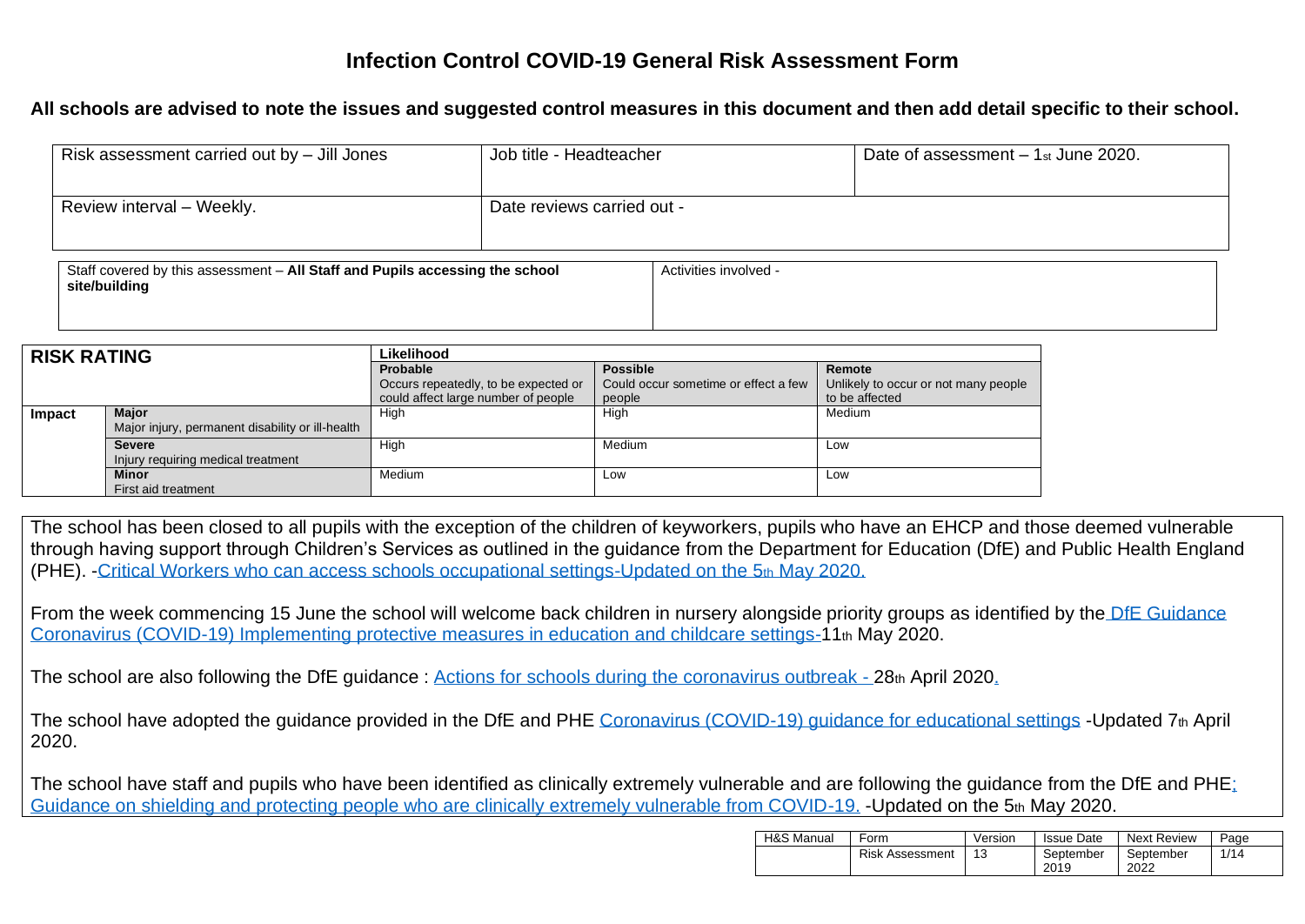Where need identified individual risk assessments have been completed for identified staff members.

The school have also identified staff and pupils that are clinically vulnerable and are following the guidance from the Cabinet Office; Staying at home [and away from others \(social distancing\)](https://www.gov.uk/government/publications/full-guidance-on-staying-at-home-and-away-from-others/full-guidance-on-staying-at-home-and-away-from-others) (Point 6), updated on the 1st May 2020. Where need identified individual risk assessments have been completed for identified staff members.

The school are maintaining a register of all clinically extremely vulnerable and clinically vulnerable staff and pupils and regular contact is undertaken to check on their wellbeing.

Staff, Parents and Carers who are in school are regularly reminded to stay at home if they are experiencing signs of illness out lined in the quidance [from the NHS.](https://www.nhs.uk/conditions/coronavirus-covid-19/check-if-you-have-coronavirus-symptoms/) The school are maintaining a register of all vulnerable staff and pupils and regular contact is undertaken.

Where need is identified for relevant pupils the school are following the DfE Guidance for Conducting a SEND risk assessment during the coronavirus [outbreak-](https://www.gov.uk/government/publications/coronavirus-covid-19-send-risk-assessment-guidance/coronavirus-covid-19-send-risk-assessment-guidance) Updated the 7<sup>th</sup> May 2020.

The school are following the guidance [COVID-19:Cleaning of non-healthcare settings-](https://www.gov.uk/government/publications/covid-19-decontamination-in-non-healthcare-settings) Updated 26th March 2020.

The school have considered the quidance provided by the DfE-Opening schools for more children and young people :initial planning framework for [schools in England](https://www.gov.uk/government/publications/actions-for-educational-and-childcare-settings-to-prepare-for-wider-opening-from-1-june-2020/opening-schools-for-more-children-and-young-people-initial-planning-framework-for-schools-in-england) - Updated 12 May 2020 and [Planning guidance for primary schools](https://www.gov.uk/government/publications/preparing-for-the-wider-opening-of-schools-from-1-june/planning-guide-for-primary-schools) -Published 14 May 2020 and Planning guide for Early Years [and childcare settings](https://www.gov.uk/government/publications/preparing-for-the-wider-opening-of-early-years-and-childcare-settings-from-1-june/planning-guide-for-early-years-and-childcare-settings) – Published 24 May 2020

Staff, Parents/Carers have been advised that casual clothing is to be worn to school, it is strongly advised that clean clothing be worn each day.

Parents/Carers are reminded of the latest guidance from the NHS/PHE and the DfE on a regular basis via the school communication links.

PHE have a dedicated helpline number for education and children's social care related queries for anyone working in early years through to universities, plus parents- 0800 046 8687 – 8am to 6pm (Monday to Friday) or 10am to 4pm (Saturday to Sunday)

Durham County Council are working with partner agencies and following national guidance.

For further advice and support contact the Children & Young People's/Adult & Health Services ,Health and Safety Team [-hsteam@durham.gov.uk](mailto:hsteam@durham.gov.uk) and 03000 263430.

| H&S Manual | Form                   | Version | <b>Issue Date</b> | <b>Next Review</b> | Page |
|------------|------------------------|---------|-------------------|--------------------|------|
|            | <b>Risk Assessment</b> |         | September<br>2019 | September<br>2022  | 2/14 |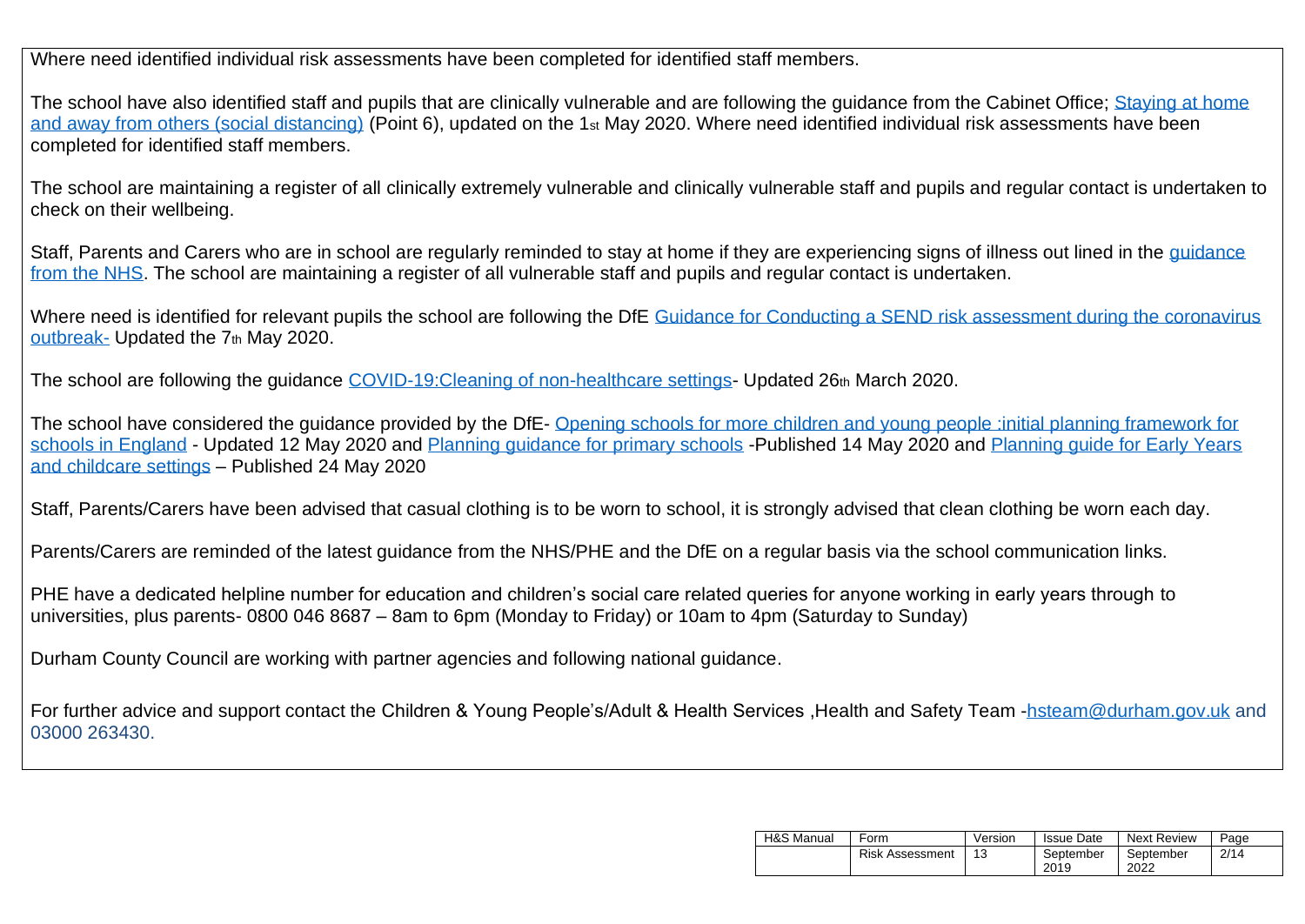| Hazards / issue                                                                            | <b>Risk</b><br>rating<br>H/M/L<br>(before) | Controls already in place                                                                                                                                                                                                                                                                                                                                                                    |                                                                                                                                |                                                 | <b>Further Action required</b>                                                                                                                                                                                                                                                                                                                                                                            |               | <b>Risk Rating</b><br>H/M/L<br>(after) | By Whom &<br>When                                                                                  |
|--------------------------------------------------------------------------------------------|--------------------------------------------|----------------------------------------------------------------------------------------------------------------------------------------------------------------------------------------------------------------------------------------------------------------------------------------------------------------------------------------------------------------------------------------------|--------------------------------------------------------------------------------------------------------------------------------|-------------------------------------------------|-----------------------------------------------------------------------------------------------------------------------------------------------------------------------------------------------------------------------------------------------------------------------------------------------------------------------------------------------------------------------------------------------------------|---------------|----------------------------------------|----------------------------------------------------------------------------------------------------|
| <b>Limiting the Spread of</b><br><b>Coronavirus (COVID-19) to</b><br>the school community. | М                                          | -Only pupils in Nursery who are vulnerable or<br>have parents that are key workers are<br>accessing the school site.<br>-Registers are taken each day of pupils<br>present.<br>-Staff arrive on site prior to the start of the<br>school day and report to the identified<br>member of the SLT.<br>-Pupils are met each day at the identified<br>entrance for their group by a staff member. |                                                                                                                                | that their household may have.                  | -Parents/Carers and Staff advised to report<br>to the school any symptoms of COVID 19<br>- Head teacher to remind parents/carers<br>and staff via newsletters etc. that where<br>children or a member of their household<br>displays symptoms of the coronavirus, they<br>are to follow the Guidance for households<br>with possible coronavirus infection.<br>-Pupils and Staff displaying symptoms will |               | L                                      | Parents/<br><b>Carers and</b><br>Staff-On<br>Going.<br>Head teacher-<br>On Going.<br>Head teacher- |
|                                                                                            |                                            | -Parents will not be permitted into the school<br>building.                                                                                                                                                                                                                                                                                                                                  | be                                                                                                                             | isolation completed.<br>Parent/Carers concerns. | not be permitted into school until 7/14-day<br>-The Governing body of the school are to<br>informed of staff members and                                                                                                                                                                                                                                                                                  |               |                                        | Where need<br>identified.<br>Head teacher-<br><b>Immediate</b>                                     |
| M<br><b>Staff and Pupils not</b><br>attending school                                       |                                            | -Registers are maintained each day for pupils<br>that are knowingly attending the school<br>-Staff are on a rota for supporting pupils at the<br>school.                                                                                                                                                                                                                                     |                                                                                                                                | sickness absence.                               | -Parents/Carers and Staff to be advised to<br>follow the usual school procedures for<br>-Where pupils/staff are absent and the<br>school do not receive a phone call from<br>parents/ carers or staff members, the<br>school will contact them to ascertain the                                                                                                                                           |               | L                                      | Parents/<br><b>Carers and</b><br>Staff-On<br>Going.<br>Staff-On<br>Going                           |
|                                                                                            |                                            |                                                                                                                                                                                                                                                                                                                                                                                              |                                                                                                                                | reasons for their absence.                      | -Where need is identified staff/families<br>advised to follow guidance from the NHS                                                                                                                                                                                                                                                                                                                       |               |                                        |                                                                                                    |
| <b>Pupil/Staff member living</b><br>with a shielded or clinically<br>vulnerable person     | н                                          | -If a pupil or staff member lives with someone<br>who is clinically vulnerable (but not clinically<br>extremely vulnerable), including those who<br>are pregnant, the DfE have advised that they<br>can attend the school.                                                                                                                                                                   |                                                                                                                                |                                                 |                                                                                                                                                                                                                                                                                                                                                                                                           |               | L                                      | Head teacher-<br>Where<br>identified                                                               |
| <b>Pupil /Staff member living</b><br>in a household with<br>someone who is extremely       | H.                                         | -If a pupil or staff member is living with<br>someone who is extremely clinically<br>vulnerable it is advised by the DfE that                                                                                                                                                                                                                                                                | -Where the school cannot adhere to<br>stringent social distancing the school do<br>not expect staff/pupils in this category to |                                                 |                                                                                                                                                                                                                                                                                                                                                                                                           |               | L                                      | Head teacher-<br><b>Where</b><br>identified                                                        |
|                                                                                            |                                            |                                                                                                                                                                                                                                                                                                                                                                                              |                                                                                                                                | H&S Manual                                      | Form<br><b>Risk Assessment</b>                                                                                                                                                                                                                                                                                                                                                                            | Version<br>13 | <b>Issue Date</b><br>September<br>2019 | <b>Next Review</b><br>Page<br>$\overline{3/14}$<br>September<br>2022                               |

 $\overline{\phantom{0}}$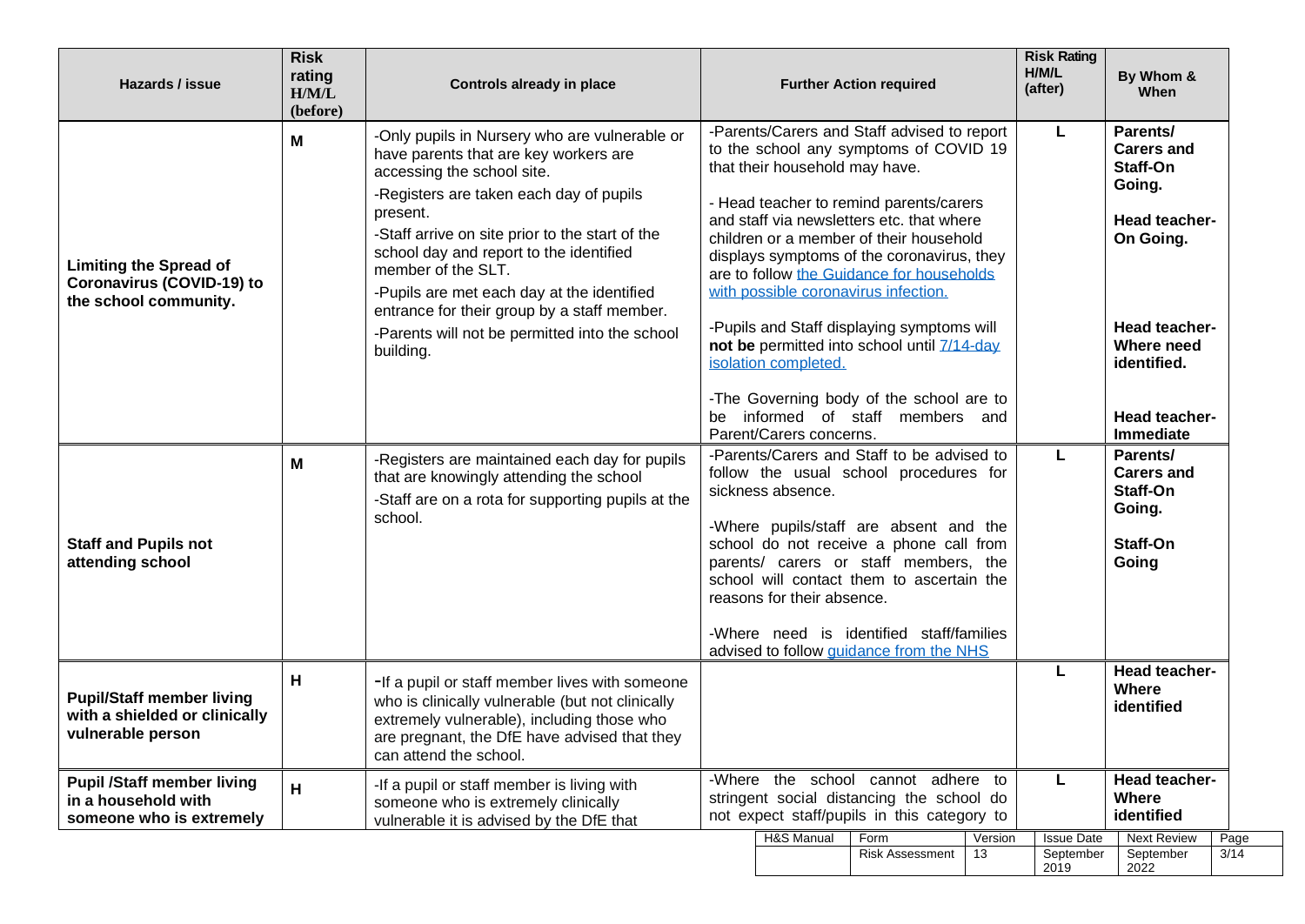| Hazards / issue                             | <b>Risk</b><br>rating<br>H/M/L<br>(before) | <b>Controls already in place</b>                                                                                                                                                                                                                                                                                                                                                                                                                                                                                                                                                                                                                                                                                                                                                                                                                                                                                                                                                                                                                                                       | <b>Further Action required</b>                                                                                                                                                                                                                                                                                                                                                                                                                                                                                                                                                                                                                                                                                                                                                              | <b>Risk Rating</b><br>H/M/L<br>(after) | By Whom &<br>When   |
|---------------------------------------------|--------------------------------------------|----------------------------------------------------------------------------------------------------------------------------------------------------------------------------------------------------------------------------------------------------------------------------------------------------------------------------------------------------------------------------------------------------------------------------------------------------------------------------------------------------------------------------------------------------------------------------------------------------------------------------------------------------------------------------------------------------------------------------------------------------------------------------------------------------------------------------------------------------------------------------------------------------------------------------------------------------------------------------------------------------------------------------------------------------------------------------------------|---------------------------------------------------------------------------------------------------------------------------------------------------------------------------------------------------------------------------------------------------------------------------------------------------------------------------------------------------------------------------------------------------------------------------------------------------------------------------------------------------------------------------------------------------------------------------------------------------------------------------------------------------------------------------------------------------------------------------------------------------------------------------------------------|----------------------------------------|---------------------|
| clinically vulnerable                       |                                            | pupils/staff only attend the school if stringent<br>social distancing can be evidenced and<br>adhered to.<br>- If stringent social distancing cannot be<br>adhered to pupil and staff cannot be on the<br>school site.,<br>-Access to the school site to be controlled                                                                                                                                                                                                                                                                                                                                                                                                                                                                                                                                                                                                                                                                                                                                                                                                                 | attend the school site<br>-Where need identified pupils will be<br>supported to learn at home.<br>-Staff will be given tasks to complete from<br>home where appropriate.<br>-Pupils, Parents remined prior to the 15th                                                                                                                                                                                                                                                                                                                                                                                                                                                                                                                                                                      | М                                      | <b>Staff/Head</b>   |
| Entrance to the school site<br>and building | Μ                                          | -Separate Entrance doors for each group<br>clearly identified.<br>-All nursery children must be accompanied to<br>school each morning.<br>-Parents advised via school communication<br>links that only one parent/carer is permitted to<br>drop off/pick up their child.<br>-Pupils, Parents/Carers advised to maintain<br>social distancing when waiting at the school<br>site.<br>-The start of the school day has been<br>staggered to allow controlled access into the<br>school building by pupils.<br>-Parents not permitted to enter the school<br>building unless need is essential.<br>-Pupils are met each day at the identified<br>entrances for their group class by a staff<br>member.<br>-Pupils store outdoor clothing and bags in<br>designated area.<br>-Staff store their bags in lockers, store<br>cupboards.<br>-Those pupils with clearly named packed<br>lunches and water bottles are to store them<br>within a designated area of their allocated<br>classroom.<br>-Staff members will wipe packed lunch boxes<br>and water bottles over with a cloth that has | June 2020 to ensure social distancing<br>when on the school site.<br>-Pupils, Parents/Carers to be continually<br>reminded via school communication links<br>to maintain social distancing when entering<br>the school site.<br>-Staggered start times introduced for each<br>group and times communicated to parents<br>via school communication links and<br>updates provided where need identified.<br>-Parents/Carers advised to leave the<br>immediately once their child has been<br>handed over to a member of school staff.<br>-School entrances and site secured at the<br>start of the school day.<br>-Staff, Pupils, Parents/Carers will be<br>informed to only bring essential items<br>needed for that day.<br>Staff to utilise the information available<br>from eBug website |                                        | teacher-On<br>Going |

| H&S Manual | Form                   | Version | <b>Issue Date</b> | Next Review | Page |
|------------|------------------------|---------|-------------------|-------------|------|
|            | <b>Risk Assessment</b> |         | September         | September   | 4/14 |
|            |                        |         | 2019              | 2022        |      |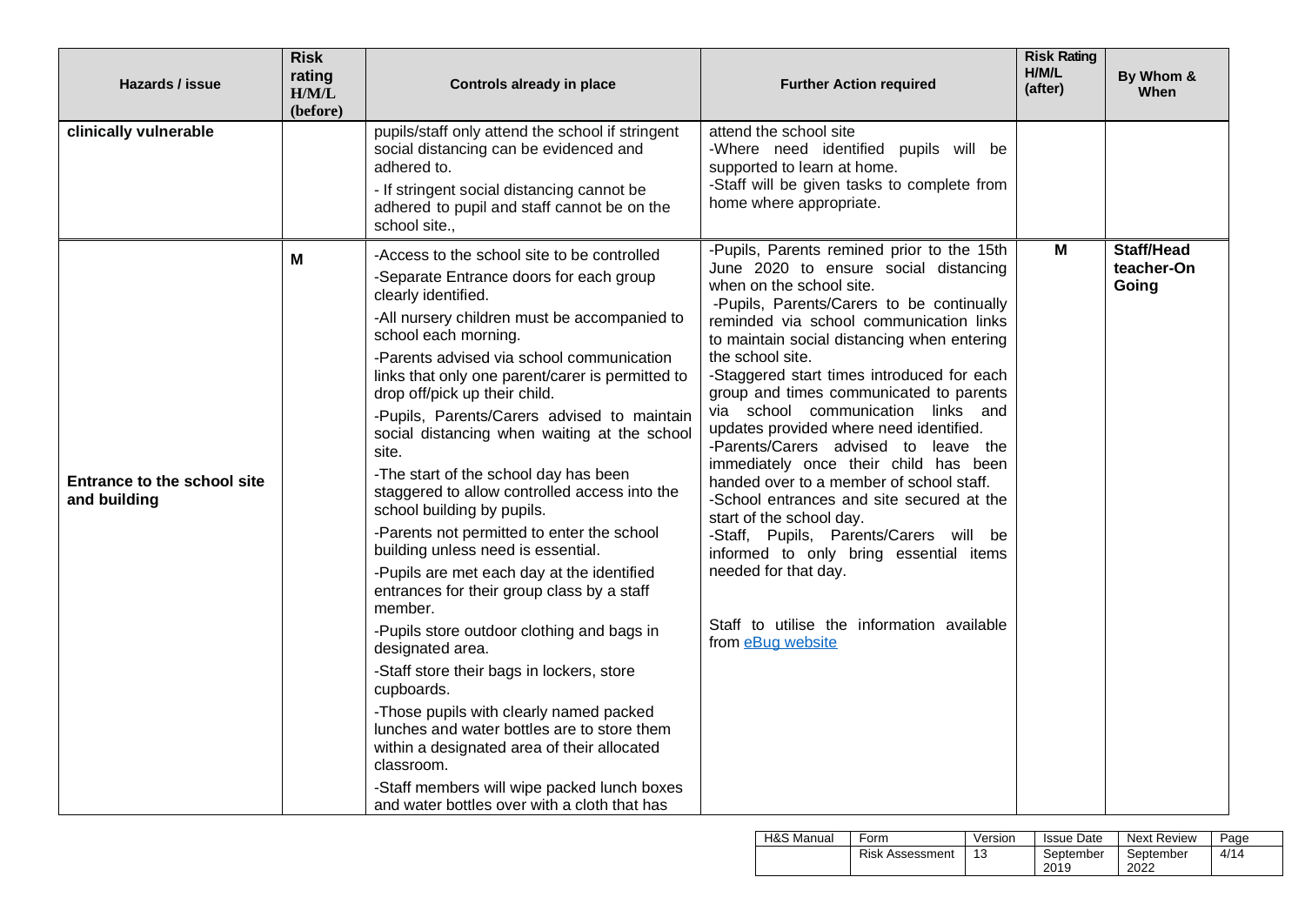| Hazards / issue                                                                          | <b>Risk</b><br>rating<br>H/M/L<br>(before) | Controls already in place                                                                                                                                                                                                                                                                                                                                                                                                                                                                                                                                                                                                                                                                                                                                                                                                                                                                                                            | <b>Further Action required</b>                          |                                                  |                                                                                                                                                                                                                                                                                                                                                                                                                                                                                                                                                                                                                                                                                                                                                                                                                                 |               | <b>Risk Rating</b><br>H/M/L<br>(after) | By Whom &<br>When                       |              |
|------------------------------------------------------------------------------------------|--------------------------------------------|--------------------------------------------------------------------------------------------------------------------------------------------------------------------------------------------------------------------------------------------------------------------------------------------------------------------------------------------------------------------------------------------------------------------------------------------------------------------------------------------------------------------------------------------------------------------------------------------------------------------------------------------------------------------------------------------------------------------------------------------------------------------------------------------------------------------------------------------------------------------------------------------------------------------------------------|---------------------------------------------------------|--------------------------------------------------|---------------------------------------------------------------------------------------------------------------------------------------------------------------------------------------------------------------------------------------------------------------------------------------------------------------------------------------------------------------------------------------------------------------------------------------------------------------------------------------------------------------------------------------------------------------------------------------------------------------------------------------------------------------------------------------------------------------------------------------------------------------------------------------------------------------------------------|---------------|----------------------------------------|-----------------------------------------|--------------|
|                                                                                          |                                            | had anti-bacterial spray applied to it.<br>-Pupils are supervised to wash their hands at<br>the start of the school day. Pupils taught how<br>to wash their hands by staff members. Pupils<br>that need support to wash their hands are<br>supported by a member of staff.<br>-Staff to wash their hands with pupils at the<br>start of the school day.<br>-Staff and pupils presenting with symptoms at<br>the start of the school day are isolated in the<br>isolation room and next of kin/parents<br>contacted.                                                                                                                                                                                                                                                                                                                                                                                                                  |                                                         |                                                  |                                                                                                                                                                                                                                                                                                                                                                                                                                                                                                                                                                                                                                                                                                                                                                                                                                 |               |                                        |                                         |              |
| <b>Maintaining infection</b><br>control /hygiene standards<br>within the school building | н                                          | - Guidance followed for the cleaning of non<br>health care settings.<br>-Spillage policy in place.<br>- Parents/carers advised to ensure that pupils<br>aim to wear clean clothing each day that they<br>attend school.<br>-Pupils taught how to wash their hands by<br>staff members. Pupils that need support to<br>wash their hands are supported by a member<br>of staff.<br>-Where need identified alcohol gel be made<br>available to staff and pupils.<br>-Pupils are supervised throughout the school<br>day to wash their hands for 20 seconds by<br>staff members. Staff follow the guidance<br>provided<br>-Handwashing posters located in pupil and<br>staff toilet areas and in the classroom areas.<br>- Pupils and staff follow the 'Catch it, Bin it, Kill<br>it', guidance and avoid touching their faces,<br>noses etc. practice followed whilst at school.<br>Catch it, bin it, kill it posters located in pupil, | identified.<br>the school.<br>day.<br>school.<br>store. | from eBug website<br>hands are dried thoroughly. | - Where possible a member of the cleaning<br>team to be present during the school day to<br>carry out spot cleaning and removal of<br>waste from the school site, where need<br>-Cleaning checklist to be put in place for<br>-Staff to utilise the information available<br>-Staff to take responsibility for their own<br>personal hygiene through out the school<br>-Tissues to be made available in each<br>classroom. Pupils taught to follow the<br>guidance 'Catch it, Bin it, Kill it', and avoid<br>touching their faces, noses etc. whilst at<br>-Consideration be given to using hand<br>towels and not hand dryers to ensure that<br>-Waste bins to be emptied throughout the<br>school day and placed in the external bin<br>-The Caretaker to raise any stock level<br>concerns with the Head teacher in relation |               | M                                      | Staff-On-<br>going                      |              |
|                                                                                          |                                            |                                                                                                                                                                                                                                                                                                                                                                                                                                                                                                                                                                                                                                                                                                                                                                                                                                                                                                                                      |                                                         | H&S Manual                                       | Form<br><b>Risk Assessment</b>                                                                                                                                                                                                                                                                                                                                                                                                                                                                                                                                                                                                                                                                                                                                                                                                  | Version<br>13 | <b>Issue Date</b><br>September<br>2019 | <b>Next Review</b><br>September<br>2022 | Page<br>5/14 |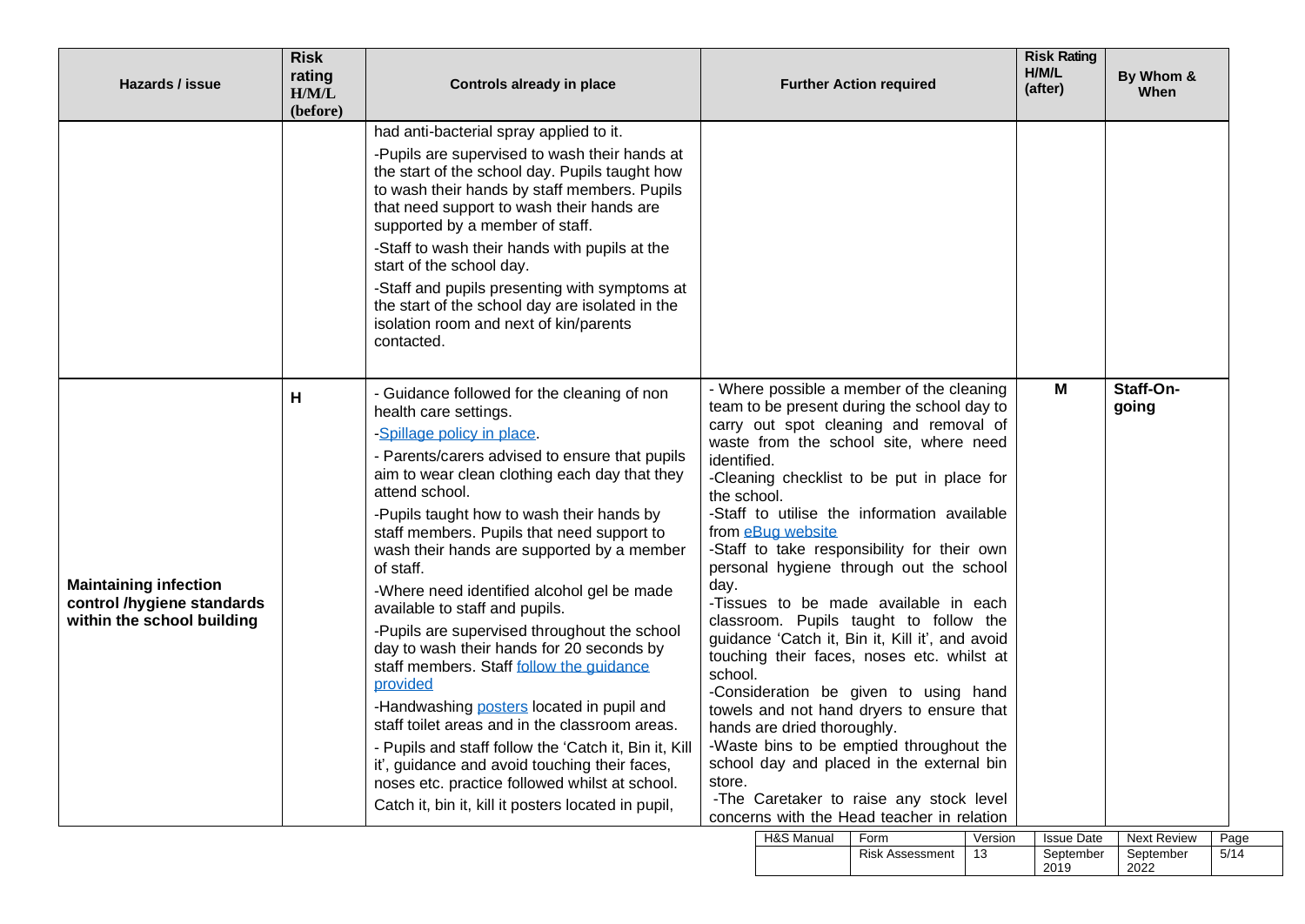| Hazards / issue | <b>Risk</b><br>rating<br>H/M/L<br>(before)                                                                                                                                                                                                             | <b>Controls already in place</b>                                                                                                                                                                                                                                                                                                                                                                                                                                                                                 |  |                                       | <b>Further Action required</b>                                                                                                                                                 |         | <b>Risk Rating</b><br>H/M/L<br>(after) | By Whom &<br>When                 |      |
|-----------------|--------------------------------------------------------------------------------------------------------------------------------------------------------------------------------------------------------------------------------------------------------|------------------------------------------------------------------------------------------------------------------------------------------------------------------------------------------------------------------------------------------------------------------------------------------------------------------------------------------------------------------------------------------------------------------------------------------------------------------------------------------------------------------|--|---------------------------------------|--------------------------------------------------------------------------------------------------------------------------------------------------------------------------------|---------|----------------------------------------|-----------------------------------|------|
|                 |                                                                                                                                                                                                                                                        | staff toilet areas and around the school site.                                                                                                                                                                                                                                                                                                                                                                                                                                                                   |  | to equipment/chemicals etc.           | -Where need identified pupils to eat their                                                                                                                                     |         |                                        |                                   |      |
|                 |                                                                                                                                                                                                                                                        | - Pupils taught to cough and sneeze into their<br>elbow and away from the direction of other<br>pupils and staff.                                                                                                                                                                                                                                                                                                                                                                                                |  | lunches in their classrooms.          | -Classroom surfaces to be cleaned if                                                                                                                                           |         |                                        |                                   |      |
|                 |                                                                                                                                                                                                                                                        | -Staff and Pupils are directed to wash their<br>hands before and after eating and following<br>coughing and sneezing and where additional<br>need identified.                                                                                                                                                                                                                                                                                                                                                    |  | classroom used as a dining area.      | -All bins emptied at the end of each school<br>day and placed in the external bin store.<br>-Parents advised to ensure that pupils<br>wash their hands when they return to the |         |                                        |                                   |      |
|                 |                                                                                                                                                                                                                                                        | - Pupils and Staff ensure that they thoroughly<br>dry their hands.                                                                                                                                                                                                                                                                                                                                                                                                                                               |  | home environment.<br>-Cleaning regime | checklist<br>to                                                                                                                                                                | be      |                                        |                                   |      |
|                 | implemented to include; toys, books,<br>-Infection Control Risk assessment in place to<br>desks, chairs, doors, sinks, toilets, light<br>manage other biological hazards within the<br>switches, bannisters, stationery items and<br>school community. |                                                                                                                                                                                                                                                                                                                                                                                                                                                                                                                  |  |                                       |                                                                                                                                                                                |         |                                        |                                   |      |
|                 |                                                                                                                                                                                                                                                        | -Cleaning products readily available in the<br>immediate area of the classroom/toilet areas<br>for spot cleaning.                                                                                                                                                                                                                                                                                                                                                                                                |  | the staff areas.                      | - The Governing body of the school are to<br>be informed of Staff members and                                                                                                  |         |                                        |                                   |      |
|                 |                                                                                                                                                                                                                                                        | -Pupils encouraged throughout the school day<br>to socially distance themselves from staff and<br>other pupils.                                                                                                                                                                                                                                                                                                                                                                                                  |  | Parent/Carers concerns.               |                                                                                                                                                                                |         |                                        |                                   |      |
|                 |                                                                                                                                                                                                                                                        | - Hard surfaces and key touch point areas,<br>such as doors, door furniture, light switches<br>and handrails are disinfected rather than<br>simply cleaned on a frequent basis.<br>-Communal fridge doors, kettles, toasters and<br>microwave doors etc and water cooler<br>handles are included in the daily routine<br>cleaning carried out by identified staff.<br>- Toilet and hand washing facilities are<br>adequately stocked with soap, hand towels,<br>toilet rolls and that the waste bins are emptied |  |                                       |                                                                                                                                                                                |         |                                        |                                   |      |
|                 |                                                                                                                                                                                                                                                        | each day and taken out to the external bins.                                                                                                                                                                                                                                                                                                                                                                                                                                                                     |  |                                       |                                                                                                                                                                                |         |                                        |                                   |      |
|                 |                                                                                                                                                                                                                                                        | -Cleaning regime in place at the end of the<br>school day.                                                                                                                                                                                                                                                                                                                                                                                                                                                       |  |                                       |                                                                                                                                                                                |         |                                        |                                   |      |
|                 |                                                                                                                                                                                                                                                        | -Staff and pupils wash their hands at the end<br>of the school day.                                                                                                                                                                                                                                                                                                                                                                                                                                              |  |                                       |                                                                                                                                                                                |         |                                        | Head teacher-<br><b>Immediate</b> |      |
|                 |                                                                                                                                                                                                                                                        | -Where available windows to be opened in<br>corridor areas/school halls during the school                                                                                                                                                                                                                                                                                                                                                                                                                        |  |                                       |                                                                                                                                                                                |         |                                        |                                   |      |
|                 |                                                                                                                                                                                                                                                        |                                                                                                                                                                                                                                                                                                                                                                                                                                                                                                                  |  | H&S Manual                            | Form                                                                                                                                                                           | Version | <b>Issue Date</b>                      | <b>Next Review</b>                | Page |
|                 |                                                                                                                                                                                                                                                        |                                                                                                                                                                                                                                                                                                                                                                                                                                                                                                                  |  |                                       | <b>Risk Assessment</b>                                                                                                                                                         | 13      | September<br>2019                      | September<br>2022                 | 6/14 |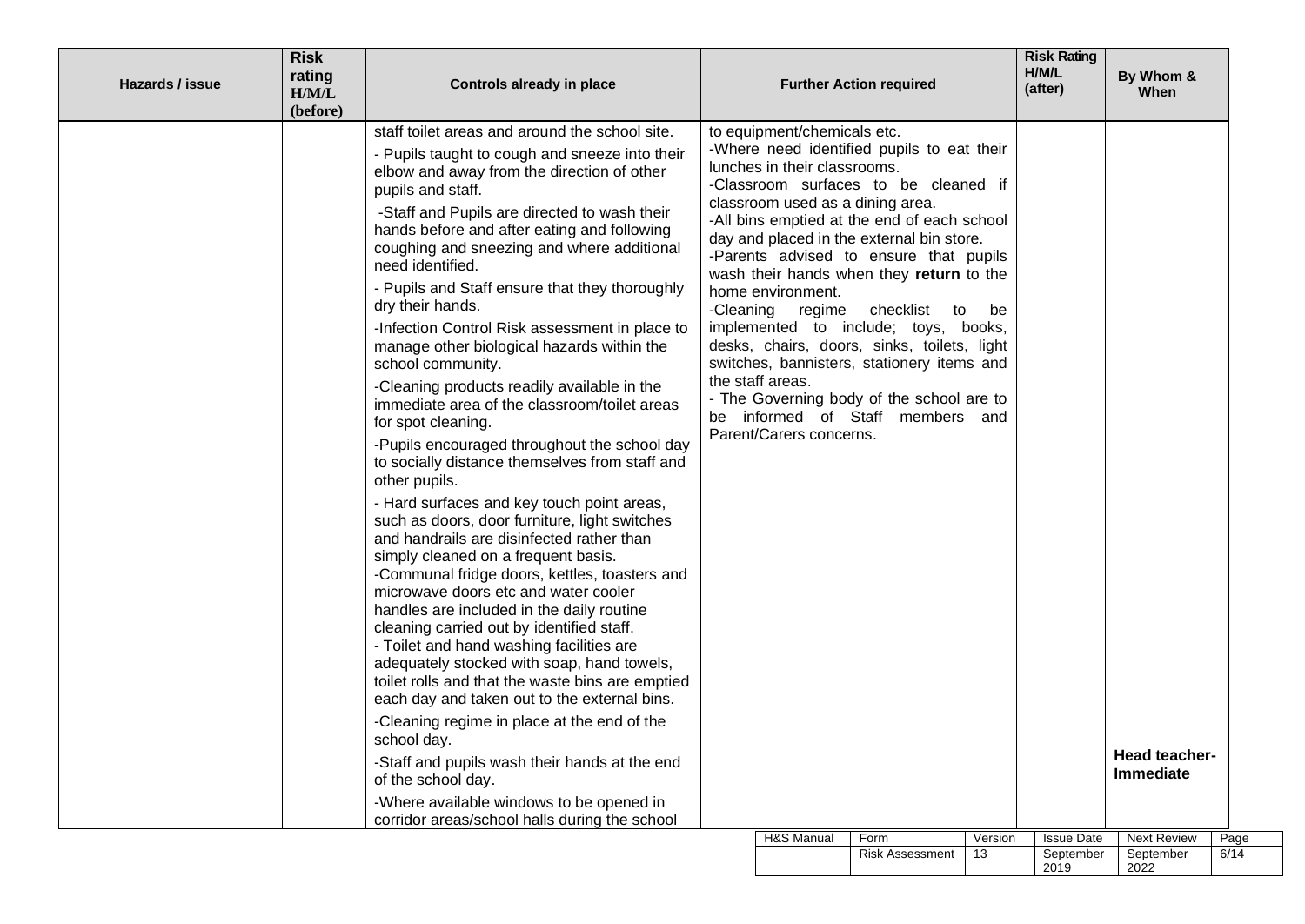| Hazards / issue                                                        | <b>Risk</b><br>rating<br>H/M/L<br>(before) | <b>Controls already in place</b>                                                                                                                                                                                                                                                                                                                                                                                                                                                                                                                                                                                                                                                                                                                                                                                                                                                                                                                                                                                                                                                                                                                                                              | <b>Further Action required</b>                                                                                                                                                                                                                                                                                                                                                                                                                                                                                                                                                                                                                                                                                                                                                                                                                                                                                                                                                                                                                                                                             | <b>Risk Rating</b><br>H/M/L<br>(after) | By Whom &<br><b>When</b>                                                                                                                                                                                                                  |
|------------------------------------------------------------------------|--------------------------------------------|-----------------------------------------------------------------------------------------------------------------------------------------------------------------------------------------------------------------------------------------------------------------------------------------------------------------------------------------------------------------------------------------------------------------------------------------------------------------------------------------------------------------------------------------------------------------------------------------------------------------------------------------------------------------------------------------------------------------------------------------------------------------------------------------------------------------------------------------------------------------------------------------------------------------------------------------------------------------------------------------------------------------------------------------------------------------------------------------------------------------------------------------------------------------------------------------------|------------------------------------------------------------------------------------------------------------------------------------------------------------------------------------------------------------------------------------------------------------------------------------------------------------------------------------------------------------------------------------------------------------------------------------------------------------------------------------------------------------------------------------------------------------------------------------------------------------------------------------------------------------------------------------------------------------------------------------------------------------------------------------------------------------------------------------------------------------------------------------------------------------------------------------------------------------------------------------------------------------------------------------------------------------------------------------------------------------|----------------------------------------|-------------------------------------------------------------------------------------------------------------------------------------------------------------------------------------------------------------------------------------------|
|                                                                        |                                            | day to allow natural ventilation.                                                                                                                                                                                                                                                                                                                                                                                                                                                                                                                                                                                                                                                                                                                                                                                                                                                                                                                                                                                                                                                                                                                                                             |                                                                                                                                                                                                                                                                                                                                                                                                                                                                                                                                                                                                                                                                                                                                                                                                                                                                                                                                                                                                                                                                                                            |                                        |                                                                                                                                                                                                                                           |
| <b>Staff/Pupils showing</b><br>possible symptoms of the<br>coronavirus | н                                          | -Staff are aware of the symptoms of the<br>Corona virus.<br>- Pupils /Staff health needs are monitored by<br>and concerns appropriately actioned.<br>-A Room has been set aside to isolate<br>Staff/Pupils. The isolation room allows<br>Staff/Pupil to be viewed from a 2-metre<br>distance.<br>-The room only has two washable chairs and<br>a plastic floor mat located in it.<br>-Parents/Carers regularly informed via the<br>school's communication links to monitor their<br>child's /family members health.<br>- Where Staff/Pupils start showing signs of<br>symptoms they are transferred to the isolation<br>room and a member of the SLT informed.<br>-A face mask should only be worn by a<br>member of staff supporting the symptomatic<br>pupil, if 2 metres cannot be maintained.<br>- If contact with the pupil is necessary, then<br>gloves, apron and a face mask should be<br>worn by the member of staff.<br>-Parents/Carers and Staff members next of<br>kin contacted.<br>-If need identified the emergency services are<br>to be contacted.<br>-Infection control risk assessment in place to<br>manage all other biological hazards that may<br>affect staff/pupils. | -Ensure that the school holds a stock of<br>disposable gloves/aprons and face masks.<br>Contact your usually PPE supplier any<br>concerns are to be raised with the Health<br>and Safety Team.<br>-Staff /Pupil remain in the isolation room<br>until they can be collected.<br>-Whilst in isolation if staff/pupils need to<br>use welfare facilities these need to be<br>taken out of use and cleaned before they<br>can be used by the school community.<br>-Isolation room to be deep cleaned once<br>the staff/pupil has left the area.<br>-Cleaning staff to wear PPE appropriate<br>with the cleaning substances they are<br>using to clean the area.<br>-Staff and Parent/Carers to be encouraged<br>to access testing facilities available where<br>symptoms are displayed.<br>- Pupils and Staff displaying symptoms will<br>not be permitted into school until 7 day<br>isolation completed.<br>-Where Staff/Pupils test positive PHE are<br>to be contacted for advice and support.<br>- The Governing body of the school are to<br>be informed of Staff members and<br>Parent/Carers concerns | M<br>M                                 | <b>Head teacher</b><br>on going<br><b>Head teacher</b><br>-Immediate<br><b>Head teacher</b><br>-Immediate<br>Head teacher-<br><b>Immediate</b><br>Staff-<br><b>Immediate</b><br>Head teacher-<br>Immediate.<br>Head teacher-<br>Immediate |

| H&S Manual | Form                   | Version | <b>Issue Date</b> | Next Review | Page |
|------------|------------------------|---------|-------------------|-------------|------|
|            | <b>Risk Assessment</b> |         | September         | September   | 7/14 |
|            |                        |         | 2019              | 2022        |      |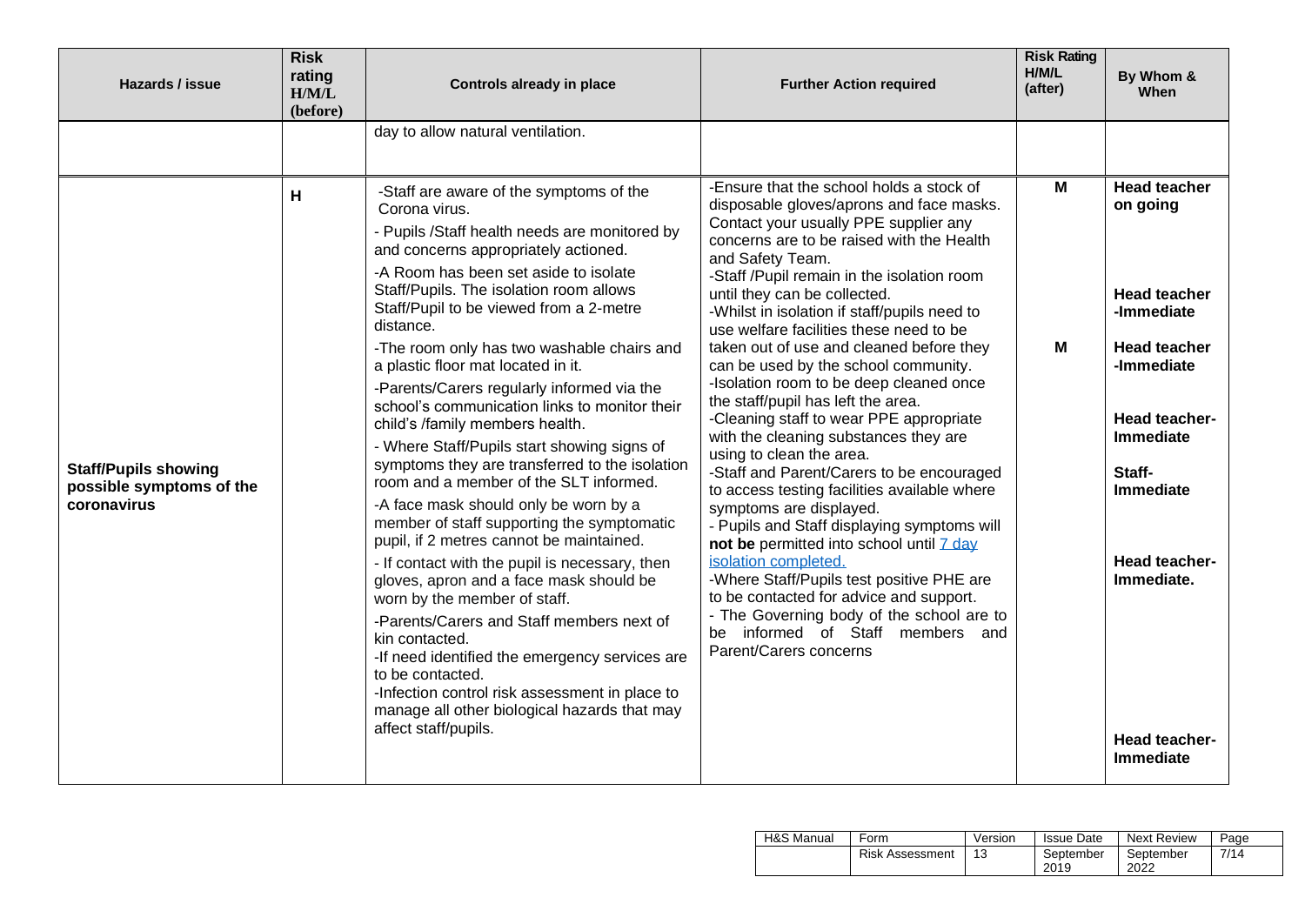| Hazards / issue                                                                | <b>Risk</b><br>rating<br>H/M/L<br>(before) | <b>Controls already in place</b>                                                                                                                                                                                                                                                                                                                                                                                                                                                                                                                                                                                                                                                                                                                                                                                                                                                                                                                                                                                                                                                                                                                                                                                                                     | <b>Further Action required</b>                                                                                                                                                                                                                                                                                                                      | <b>Risk Rating</b><br>H/M/L<br>(after) | By Whom &<br><b>When</b>                                              |
|--------------------------------------------------------------------------------|--------------------------------------------|------------------------------------------------------------------------------------------------------------------------------------------------------------------------------------------------------------------------------------------------------------------------------------------------------------------------------------------------------------------------------------------------------------------------------------------------------------------------------------------------------------------------------------------------------------------------------------------------------------------------------------------------------------------------------------------------------------------------------------------------------------------------------------------------------------------------------------------------------------------------------------------------------------------------------------------------------------------------------------------------------------------------------------------------------------------------------------------------------------------------------------------------------------------------------------------------------------------------------------------------------|-----------------------------------------------------------------------------------------------------------------------------------------------------------------------------------------------------------------------------------------------------------------------------------------------------------------------------------------------------|----------------------------------------|-----------------------------------------------------------------------|
| <b>Maintaining infection</b><br>control in the<br><b>Classrooms/Hall areas</b> | H                                          | -Pupils placed in group sizes of 8 and<br>allocated a group base with the same<br>members of nursery staff each day as<br>possible.<br>-Classroom areas in use have items that are<br>none essential removed to allow a larger floor<br>space to help promote social distancing.<br>-Soft furnishings etc. around the classroom to<br>be relocated during the phased opening of the<br>school.<br>-Windows and doors are opened to allow<br>natural ventilation during the school day.<br>-Cleaning products readily available in the<br>immediate area of the classroom/toilet areas<br>for spot cleaning.<br>-Staff in place for lunchtime break periods.<br>-Timetable reviewed to reduce the need for<br>pupils to move about the building.<br>-Where possible the majority of activities to be<br>carried out in the outdoor areas of the school.<br>-Where classrooms and halls are occupied<br>doors can be propped open to allow natural<br>ventilation.<br>-Where classrooms/halls are unoccupied<br>doors are to be closed.<br>-Indoor and outdoor areas set out each day to<br>provide adequate space for staff and pupils.<br>-Robust cleaning regime in place throughout<br>the nursery.<br>-Waste bins located in classroom/hall areas | -Where possible pupils to use a mark<br>making packs that is specific to them -<br>paper, pens, pencils, scissors.<br>-Consideration needs to be given to how<br>much space will be needed to be able to<br>encourage social distancing.<br>- The Governing body of the school are to<br>be informed of Staff members and<br>Parent/Carers concerns | M                                      | Staff-On<br>Going                                                     |
| Moving about the<br>building/school site                                       | М                                          | -Clear direction given to parents via the<br>school's communication links for the start and<br>end of the school day.<br>-Key worker children will eat their lunch in the<br>school hall. No other groups will have lunch in                                                                                                                                                                                                                                                                                                                                                                                                                                                                                                                                                                                                                                                                                                                                                                                                                                                                                                                                                                                                                         | -Movement about the building monitored<br>throughout the school day.<br>-Rota's changed where need identified.<br>-Cleaning regime in place for<br>$\overline{L}$                                                                                                                                                                                   | L                                      | Head teacher-<br><b>On Going</b><br>Varcion Lequa Data Novt Poviou Da |

| H&S Manual | Form                   | Version | <b>Issue Date</b> | <b>Next Review</b> | Page |
|------------|------------------------|---------|-------------------|--------------------|------|
|            | <b>Risk Assessment</b> |         | September<br>2019 | September<br>2022  | 8/14 |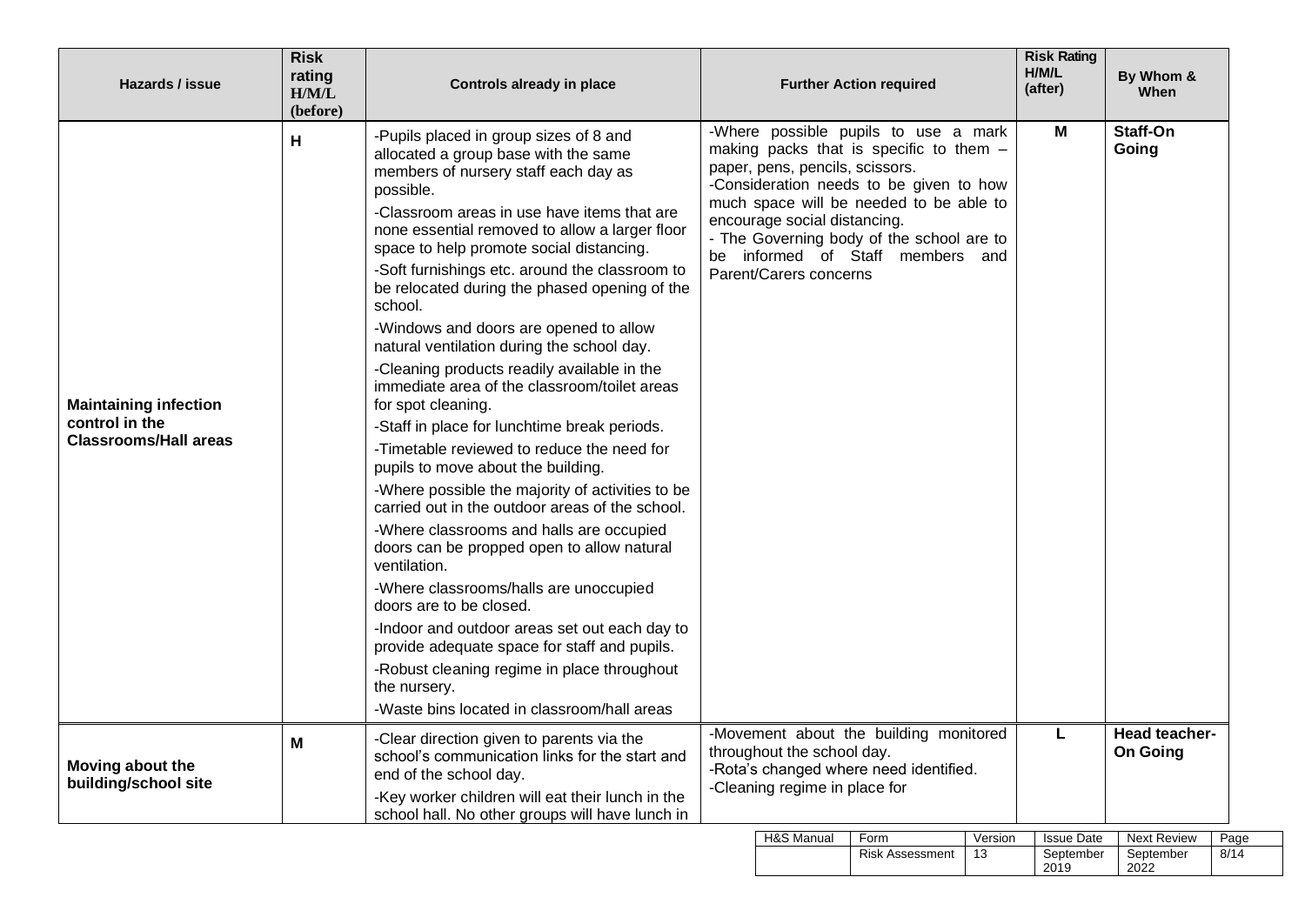| Hazards / issue                        | <b>Risk</b><br>rating<br>H/M/L<br>(before) | <b>Controls already in place</b>                                                                                                                                                                                                                                                                                                                                                                                                                                                                                                                                                                               | <b>Further Action required</b>                                                                                                                                                                                                             | <b>Risk Rating</b><br>H/M/L<br>(after) | By Whom &<br>When         |
|----------------------------------------|--------------------------------------------|----------------------------------------------------------------------------------------------------------------------------------------------------------------------------------------------------------------------------------------------------------------------------------------------------------------------------------------------------------------------------------------------------------------------------------------------------------------------------------------------------------------------------------------------------------------------------------------------------------------|--------------------------------------------------------------------------------------------------------------------------------------------------------------------------------------------------------------------------------------------|----------------------------------------|---------------------------|
|                                        |                                            | school.<br>-Each group has dedicated outdoor play area<br>accessed from their indoor space.<br>-Alternative doors to be used to access<br>outdoor play areas.<br>-Social distancing measures adhered to<br>where possible.<br>-Barnaby bear posters in place to show pupils<br>what a 2-metre distance looks like.<br>-Pupils are always supervised when moving<br>about the building.<br>-Pupils and staff advised to stick to the left-<br>hand side of corridor areas. Barnaby bear                                                                                                                         |                                                                                                                                                                                                                                            |                                        |                           |
| <b>Outdoor Play</b><br>Areas/Equipment | M                                          | directional signs placed in the corridor around<br>the school site.<br>-Each class groups allocated outdoor portable<br>play equipment which is to be stored in their<br>individual classrooms after use.<br>-Rota in place for access to fixed outdoor play<br>equipment, which includes allocation of time<br>to wipe down the equipment.<br>-Fixed play equipment to be wiped down with<br>anti-bacterial spray after each group's use.<br>-Portable equipment wiped down after each<br>use.<br>-Cleaning regime in place for outdoor play<br>equipment-Portable and fixed at the end of<br>the school day. | -Where a cleaning regime can't be carried<br>out during the school day. Fixed outdoor<br>play equipment to be taken out of use.<br>-Outdoor play equipment to be included in<br>the deep clean to take place in the<br><b>Summer Break</b> |                                        | Head teacher-<br>Aug 2020 |
| <b>Welfare facilities</b>              | M                                          | -Staff supervise pupils when washing their<br>hands in the toilet areas.<br>-Toilet facilities cleaned at regular intervals<br>throughout the school day (door handles,<br>toilet cubicle locking mechanisms and<br>flushers).<br>-Lunch time rota in place for staff accessing                                                                                                                                                                                                                                                                                                                                |                                                                                                                                                                                                                                            |                                        |                           |

| <b>H&amp;S Manual</b> | Form                   | Version | <b>Issue Date</b> | Next Review | Page |
|-----------------------|------------------------|---------|-------------------|-------------|------|
|                       | <b>Risk Assessment</b> | 13      | September         | September   | 9/14 |
|                       |                        |         | 2019              | 2022        |      |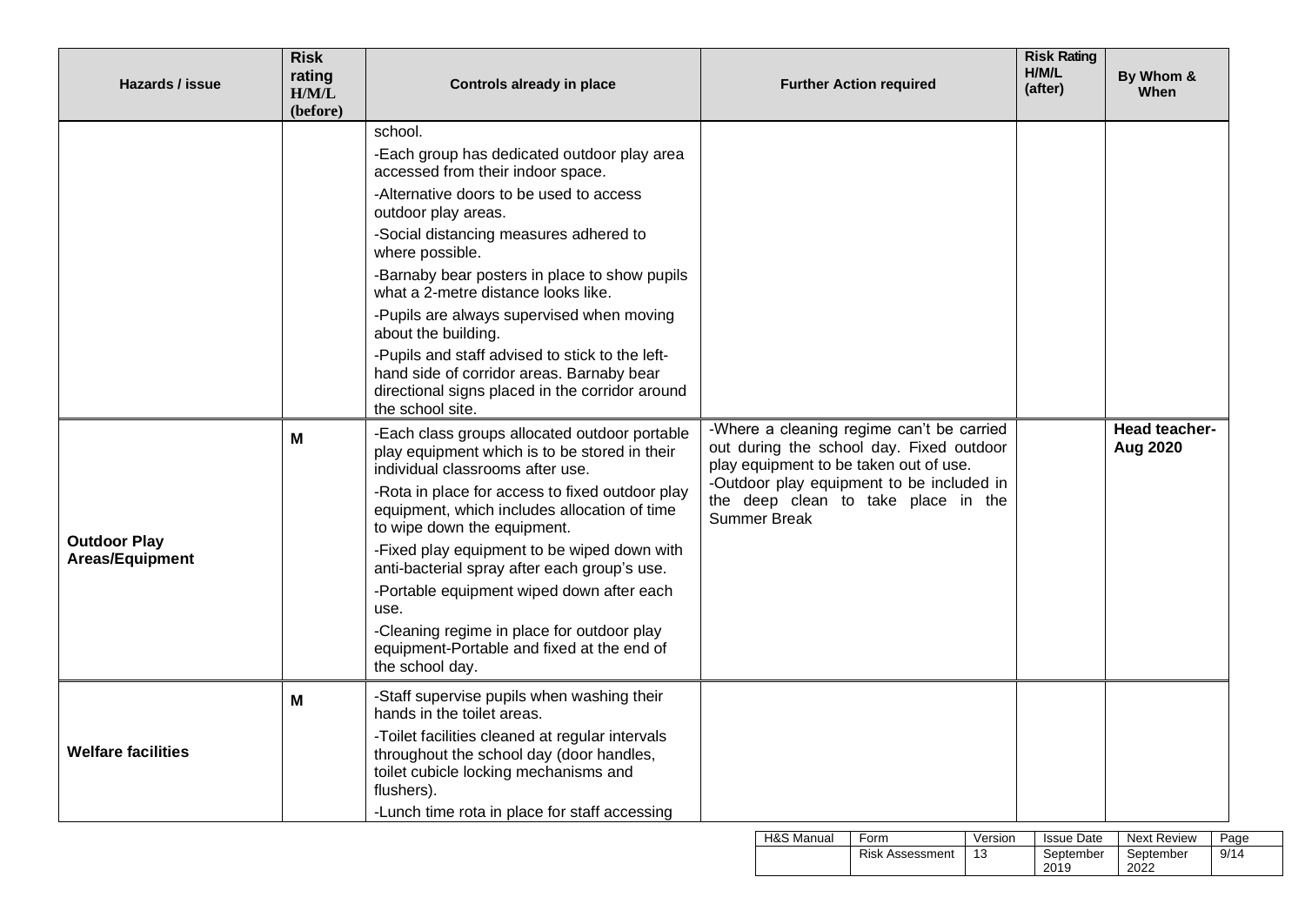| <b>Risk</b><br>rating<br>Hazards / issue<br>H/M/L<br>(before) |   | <b>Controls already in place</b>                                                                                                                                                                                                                                                                                                                                                                                                                                                                                                               | <b>Further Action required</b>                                                                                                                                                                                        | <b>Risk Rating</b><br>H/M/L<br>(after) | By Whom &<br><b>When</b>                          |
|---------------------------------------------------------------|---|------------------------------------------------------------------------------------------------------------------------------------------------------------------------------------------------------------------------------------------------------------------------------------------------------------------------------------------------------------------------------------------------------------------------------------------------------------------------------------------------------------------------------------------------|-----------------------------------------------------------------------------------------------------------------------------------------------------------------------------------------------------------------------|----------------------------------------|---------------------------------------------------|
|                                                               | Μ | the staff room area.<br>-Windows are opened in the staff room when<br>it is occupied by staff members.<br>-Position of furniture within staff room areas<br>reviewed to ensure social distancing.<br>- Wearing a face covering or face mask in                                                                                                                                                                                                                                                                                                 | -The school is to hold a supply of PPE-                                                                                                                                                                               |                                        |                                                   |
| <b>Personal Protective</b><br><b>Equipment (PPE)</b>          |   | schools is not recommended.<br>-Tasks have been identified within the school<br>that would require staff wearing PPE; First<br>aid, supporting pupils with personal care,<br>cleaning activities where need is identified<br>and potentially when a staff member/pupil is<br>symptomatic of covid-19.<br>-Staff follow good hand washing practice.                                                                                                                                                                                             | disposable gloves, aprons and face masks<br>on the school site.                                                                                                                                                       |                                        |                                                   |
| <b>Challenging behaviours</b><br>displayed                    | M | -Pupils with challenging behaviours identified.<br>-Risk assessments are in place for pupils who<br>demonstrate challenging behaviours.                                                                                                                                                                                                                                                                                                                                                                                                        | -Review whether PPE is required when<br>managing challenging behaviours.<br>identified<br>-Where need<br>review<br>the<br>Behaviour Policy.                                                                           | M                                      | <b>Staff/Pupils-</b><br>Where need<br>identified. |
| <b>First Aid Provision and</b><br>support with medication     | М | -Staff are first aid trained.<br>-Where paediatric pupils are present, trained<br>paediatric staff are present in the building.<br>-Fully stocked first aid boxes located around<br>the school site and in the vicinity of<br>classrooms in use<br>-Staff to wash their hands prior to<br>administering first aid<br>-Staff to wear disposable gloves when<br>providing first aid support.<br>-Staff to wash their hands after providing first<br>aid support.<br>-Medication policy in place.<br>- Staff to wash their hands prior to support | -Gloves and first aid items used to be<br>double bagged and placed in the waste bn.<br>-Waste bins emptied throughout the school<br>day.<br>-Ensure that a stock of disposable gloves<br>are available for staff use. | L                                      | Staff-On<br>going                                 |

| <b>H&amp;S Manual</b> | Form                   | Version | <b>Issue Date</b> | Next Review       | Page  |
|-----------------------|------------------------|---------|-------------------|-------------------|-------|
|                       | <b>Risk Assessment</b> | 13      | September<br>2019 | September<br>2022 | 10/14 |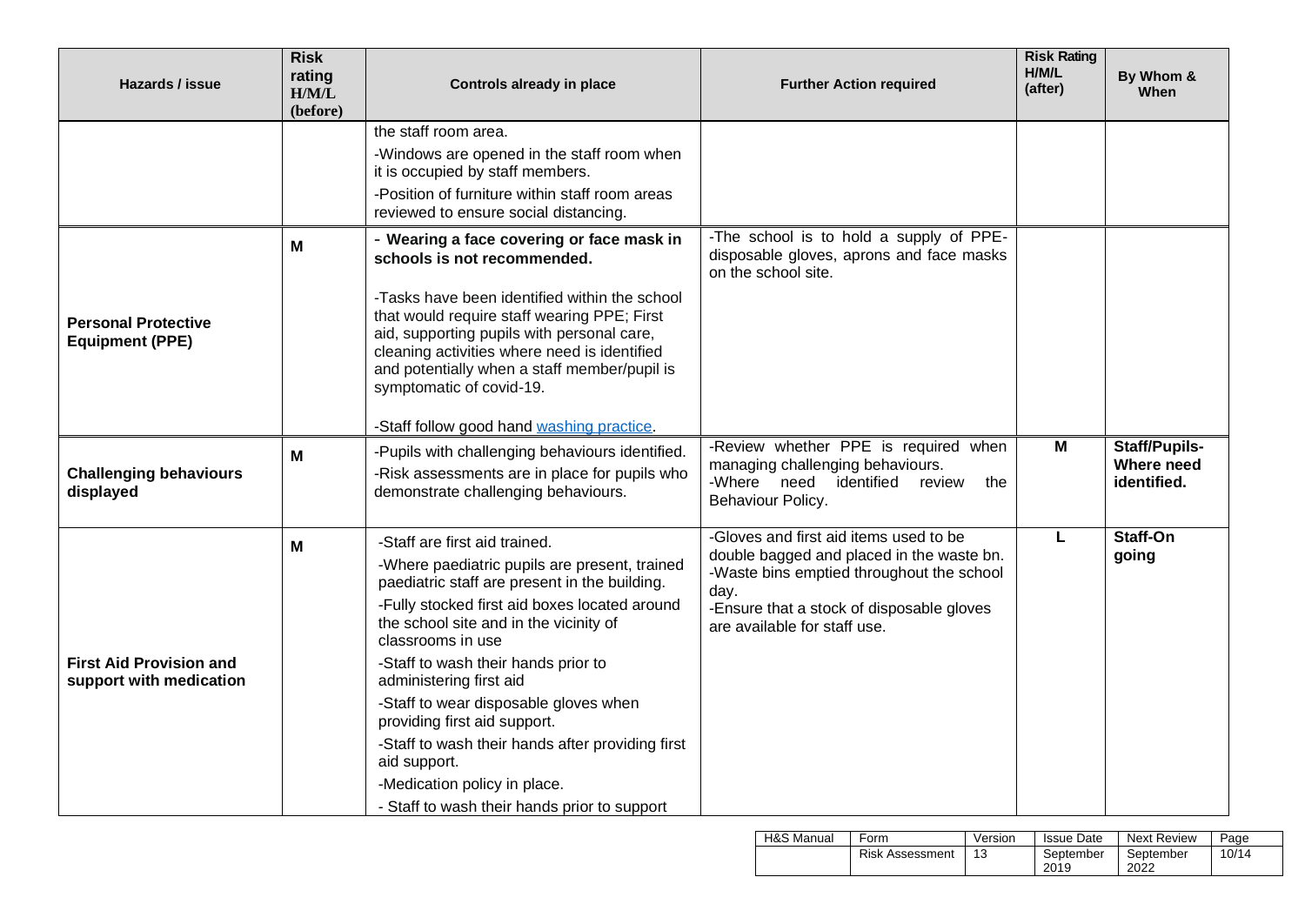| Hazards / issue                  | <b>Risk</b><br>rating<br>H/M/L<br>(before) | <b>Controls already in place</b>                                                                                                                                                                                                                                                                                                                                                                                                                                                                                                                                                                                                                                                                                                                                                               |                                                                                                                                                                                                                                                                                                                                                                                                                         |            | <b>Further Action required</b> |                                       | <b>Risk Rating</b><br>H/M/L<br>(after) | By Whom &<br>When  |       |
|----------------------------------|--------------------------------------------|------------------------------------------------------------------------------------------------------------------------------------------------------------------------------------------------------------------------------------------------------------------------------------------------------------------------------------------------------------------------------------------------------------------------------------------------------------------------------------------------------------------------------------------------------------------------------------------------------------------------------------------------------------------------------------------------------------------------------------------------------------------------------------------------|-------------------------------------------------------------------------------------------------------------------------------------------------------------------------------------------------------------------------------------------------------------------------------------------------------------------------------------------------------------------------------------------------------------------------|------------|--------------------------------|---------------------------------------|----------------------------------------|--------------------|-------|
|                                  |                                            | with medication and after support.                                                                                                                                                                                                                                                                                                                                                                                                                                                                                                                                                                                                                                                                                                                                                             |                                                                                                                                                                                                                                                                                                                                                                                                                         |            |                                |                                       |                                        |                    |       |
| н<br><b>Emergency Situations</b> |                                            | -There is an manual fire detection system<br>fitted at the school which is tested and<br>inspected on at least an annual basis.<br>-In the event of the fire alarm sounding staff<br>are to direct pupils to evacuate the building.<br>-Staff are to monitor the flow of traffic in the<br>corridor areas when evacuating to reduce the<br>contact that pupils have with other age groups<br>/staff members.<br>-Staff and pupils are to maintain social<br>distancing where possible when evacuating<br>the building.<br>Staff and pupils are to maintain social<br>distancing when registers are being taken at<br>the assembly point.<br>-Staff and Pupils re entering the building is to<br>be staggered.<br>-Staff and pupils are to wash their hands<br>when they re enter the building. | -The Caretaker/Premise manager is to<br>check the fire alarm control panel at the<br>start of each school day to ensure that the<br>fire alarm system is operating correctly.<br>-Any faults are to be reported immediately<br>to the Contractor who tests and inspects<br>your schools fire alarm system.<br>-The Caretaker/Premises manager is to<br>undertake their usual weekly checks of the<br>fire alarm system. |            |                                |                                       | L                                      |                    |       |
| End of the school day            | Μ                                          | -Pupils/Staff will wash their hands before they<br>leave the school site.<br>-Water bottles and lunch bottles taken home<br>from school each day<br>-Only one Parent/Carer permitted to collect<br>their child from the school site.<br>-Parents/Carers to ensure that they follow<br>social distancing.<br>-Parents/Carers directed to leave the school<br>immediately once they have collected their<br>child.<br>-Staff control the flow of pupils leaving the<br>school building to encourage social<br>distancing.                                                                                                                                                                                                                                                                        | -Parents/Carers to keep the school up to<br>date who will be collecting their child from<br>school.<br>-Parents/Carers advised to ensure that<br>pupils wash their hands when they arrive<br>home from school.<br>-Parents/Carers advised that water bottles<br>are to be thoroughly washed and lunch<br>boxes wiped over with anti-bacterial spray<br>when they arrive home.                                           |            | L                              | Parents/<br><b>Carers-On</b><br>Going |                                        |                    |       |
|                                  |                                            |                                                                                                                                                                                                                                                                                                                                                                                                                                                                                                                                                                                                                                                                                                                                                                                                |                                                                                                                                                                                                                                                                                                                                                                                                                         | H&S Manual | Form                           | Version                               | <b>Issue Date</b>                      | <b>Next Review</b> | Page  |
|                                  |                                            |                                                                                                                                                                                                                                                                                                                                                                                                                                                                                                                                                                                                                                                                                                                                                                                                |                                                                                                                                                                                                                                                                                                                                                                                                                         |            | <b>Risk Assessment</b>         | 13                                    | September                              | September          | 11/14 |

2019

2022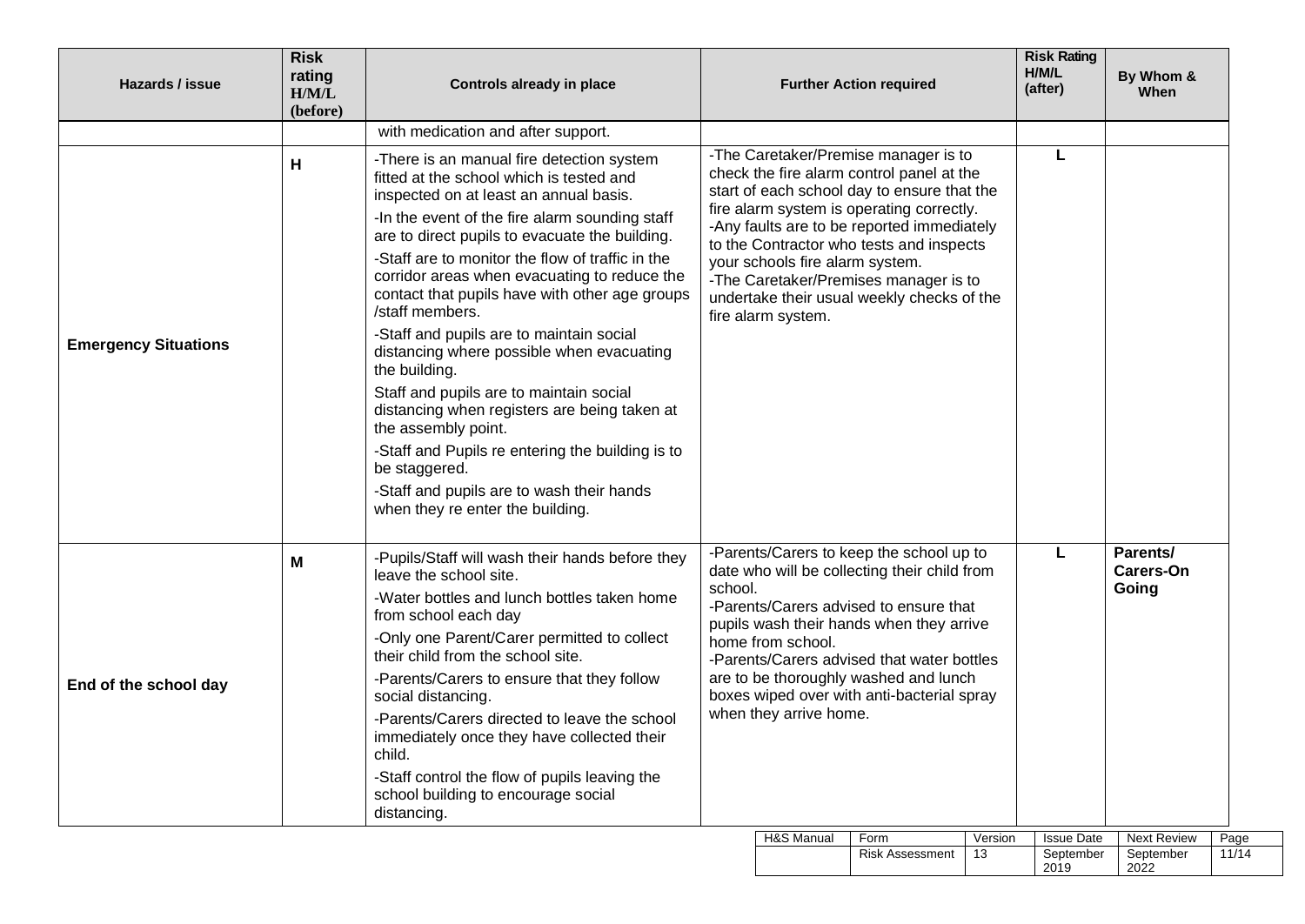| Hazards / issue         | <b>Risk</b><br>rating<br>H/M/L<br>(before) | <b>Controls already in place</b>                                                                                                                                                                                                                                                                                                                                                                                                                                                                                                                                                                                                                                                                                                                                                                                                                                           | <b>Further Action required</b>                                                                                                                                                                                                                                                           | <b>Risk Rating</b><br>H/M/L<br>(after) | By Whom &<br>When                                           |
|-------------------------|--------------------------------------------|----------------------------------------------------------------------------------------------------------------------------------------------------------------------------------------------------------------------------------------------------------------------------------------------------------------------------------------------------------------------------------------------------------------------------------------------------------------------------------------------------------------------------------------------------------------------------------------------------------------------------------------------------------------------------------------------------------------------------------------------------------------------------------------------------------------------------------------------------------------------------|------------------------------------------------------------------------------------------------------------------------------------------------------------------------------------------------------------------------------------------------------------------------------------------|----------------------------------------|-------------------------------------------------------------|
|                         |                                            | --Gates are secured to the school site.<br>-Gates and entrance doors are included in the<br>cleaning regime at the school.                                                                                                                                                                                                                                                                                                                                                                                                                                                                                                                                                                                                                                                                                                                                                 |                                                                                                                                                                                                                                                                                          |                                        |                                                             |
| Staff who are pregnant. | H                                          | -Staff members who have informed the Head<br>teacher that they are pregnant are not<br>currently in school.                                                                                                                                                                                                                                                                                                                                                                                                                                                                                                                                                                                                                                                                                                                                                                | -Staff members to inform the Head teacher<br>at the earliest convenience if they are<br>pregnant.<br>-Pregnant employees are at a greater risk<br>from the Corona virus.<br>-Pregnant staff to refrain from work.<br>-Pregnant staff are to follow the guidance<br>on social distancing. | н                                      | <b>Staff/Head</b><br>teacher-On<br>going                    |
| <b>Office areas</b>     | н                                          | -The maximum occupancy of the office areas<br>have been calculated to ensure social<br>distancing.<br>-Where possible desks have been placed side<br>by side<br>-View panels located in office doors so that<br>the number of staff located in office spaces<br>can clearly be identified.<br>-The doors of Offices in use can be wedged<br>open when occupied.<br>-Where available, windows are opened whilst<br>the office area is in use.<br>-Staff leave their desks as clear as possible<br>so that it can be easily cleaned.<br>-Waste bins are lined with a black bag and<br>where possible have a lid. Waste bins are<br>emptied at the end of the school day.<br>-Staff undertake other activities that allow<br>them to leave the office area over the course<br>of the school day.<br>-Mobile partitions used where possible to<br>separate large office areas. | -Where waste bins do not have lids place<br>an object over the waste bin to act as a lid.                                                                                                                                                                                                | L                                      | Caretaker/<br><b>Premise</b><br><b>Manager-On</b><br>Going. |

| H&S Manual | Form                   | Version | <b>Issue Date</b> | Next Review       | Page  |
|------------|------------------------|---------|-------------------|-------------------|-------|
|            | <b>Risk Assessment</b> |         | September<br>2019 | September<br>2022 | 12/14 |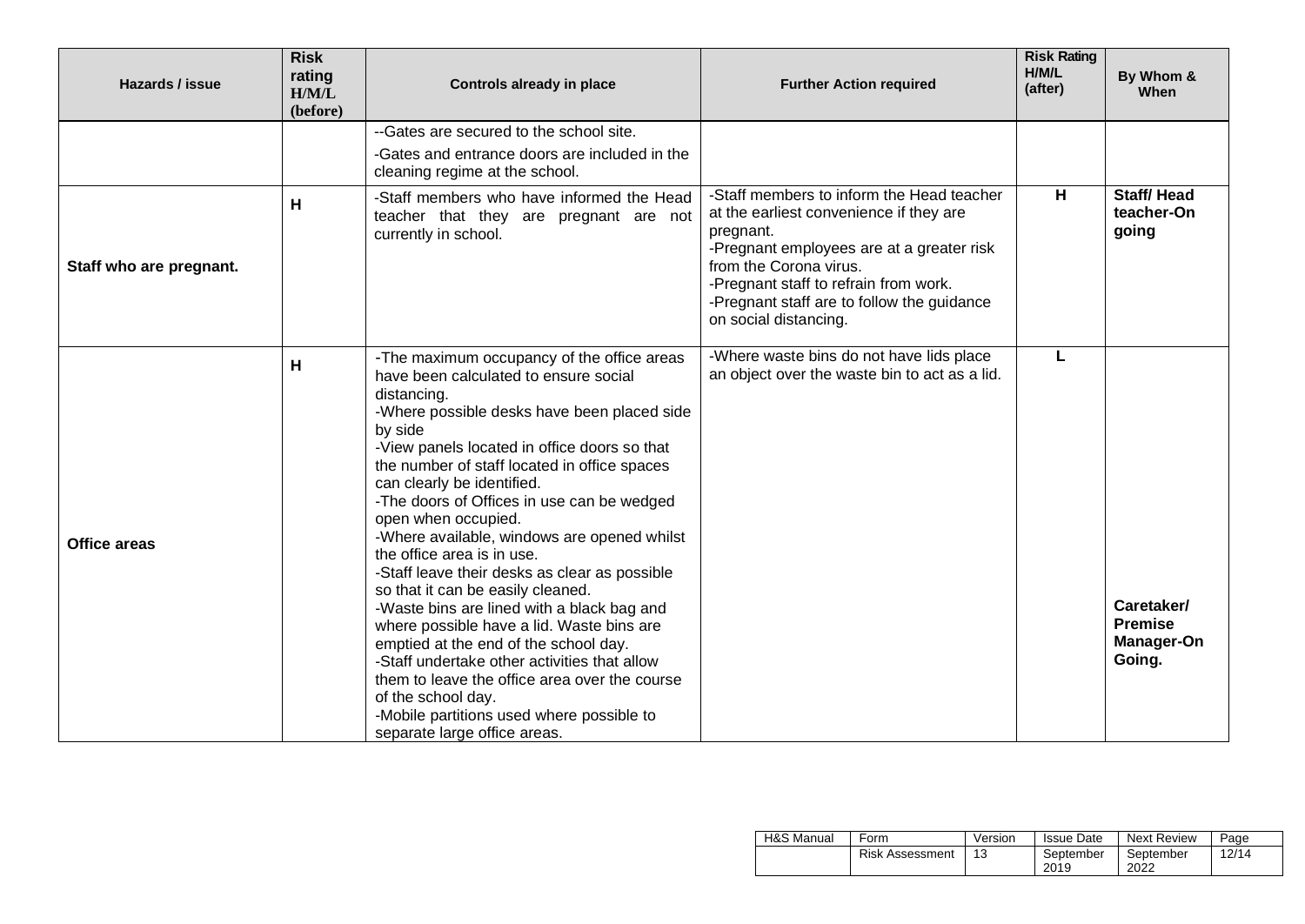| <b>Risk</b><br>rating<br><b>Hazards / issue</b><br>H/M/L<br>(before) |   | <b>Controls already in place</b>                                                                                                                                                                                                                                                                                                                                                                                                                       |                                                                                                                                                                                                                                                                            |            | <b>Further Action required</b> |               | <b>Risk Rating</b><br>H/M/L<br>(after) | By Whom &<br>When                       |               |
|----------------------------------------------------------------------|---|--------------------------------------------------------------------------------------------------------------------------------------------------------------------------------------------------------------------------------------------------------------------------------------------------------------------------------------------------------------------------------------------------------------------------------------------------------|----------------------------------------------------------------------------------------------------------------------------------------------------------------------------------------------------------------------------------------------------------------------------|------------|--------------------------------|---------------|----------------------------------------|-----------------------------------------|---------------|
| н<br><b>Visitors to the school</b>                                   |   | -Where possible visitors to the school site be<br>limited.<br>-Trade persons attending the school site to<br>complete statutory testing to be permitted on<br>site. Where possible appointments to be<br>made outside of school hours.<br>-All visitors to be directed to wash their<br>hands/apply alcohol gel on their arrival to the<br>school site.<br>-Visitors are always supervised whilst on the<br>school site. Social distancing maintained. |                                                                                                                                                                                                                                                                            |            |                                |               | M                                      |                                         |               |
| Deliveries to the school                                             | M | -Only essential items are ordered by the<br>school.<br>-Identified staff take responsibility for<br>deliveries made to the school.<br>-Staff members wash their hands before and<br>after decanting orders and storing them away.<br>-Kitchen deliveries are made directly to the<br>kitchen area.<br>-On decanting products, products are to be<br>wiped down and stored away.<br>-Packaging to be placed in the external bin<br>store.               |                                                                                                                                                                                                                                                                            |            |                                |               | L                                      |                                         |               |
| <b>Staff Wellbeing</b>                                               | M | -Staff have been provided with Public Health<br>England Guidance for the public on the<br>mental health and wellbeing aspects of<br>coronavirus (COVID-19). link.<br>-Staff receives sufficient breaks during the<br>school day.<br>-Staff encouraged to leave the school site<br>shortly after the end of the school day.                                                                                                                             | -Staff to discuss concerns with the SLT<br>-Where need identified staff are to be<br>referred to DCC Occupational -<br>occhealth@durham.gov.uk<br>-Staff to be reminded of the counselling<br>services available to all DCC staff-Health<br><b>Assured on 0800 716017.</b> |            |                                | L             | Staff-On-<br>going                     |                                         |               |
| <b>Deep Clean</b>                                                    | M | - A deep clean of all areas of the school to be<br>carried out during the Summer break.<br>-The deep clean is to include toys, books,<br>desks, chairs, doors, sinks, toilets, light<br>switches, bannisters and carpeted areas.                                                                                                                                                                                                                       |                                                                                                                                                                                                                                                                            |            |                                |               |                                        |                                         |               |
|                                                                      |   |                                                                                                                                                                                                                                                                                                                                                                                                                                                        |                                                                                                                                                                                                                                                                            | H&S Manual | Form<br><b>Risk Assessment</b> | Version<br>13 | <b>Issue Date</b><br>September<br>2019 | <b>Next Review</b><br>September<br>2022 | Page<br>13/14 |